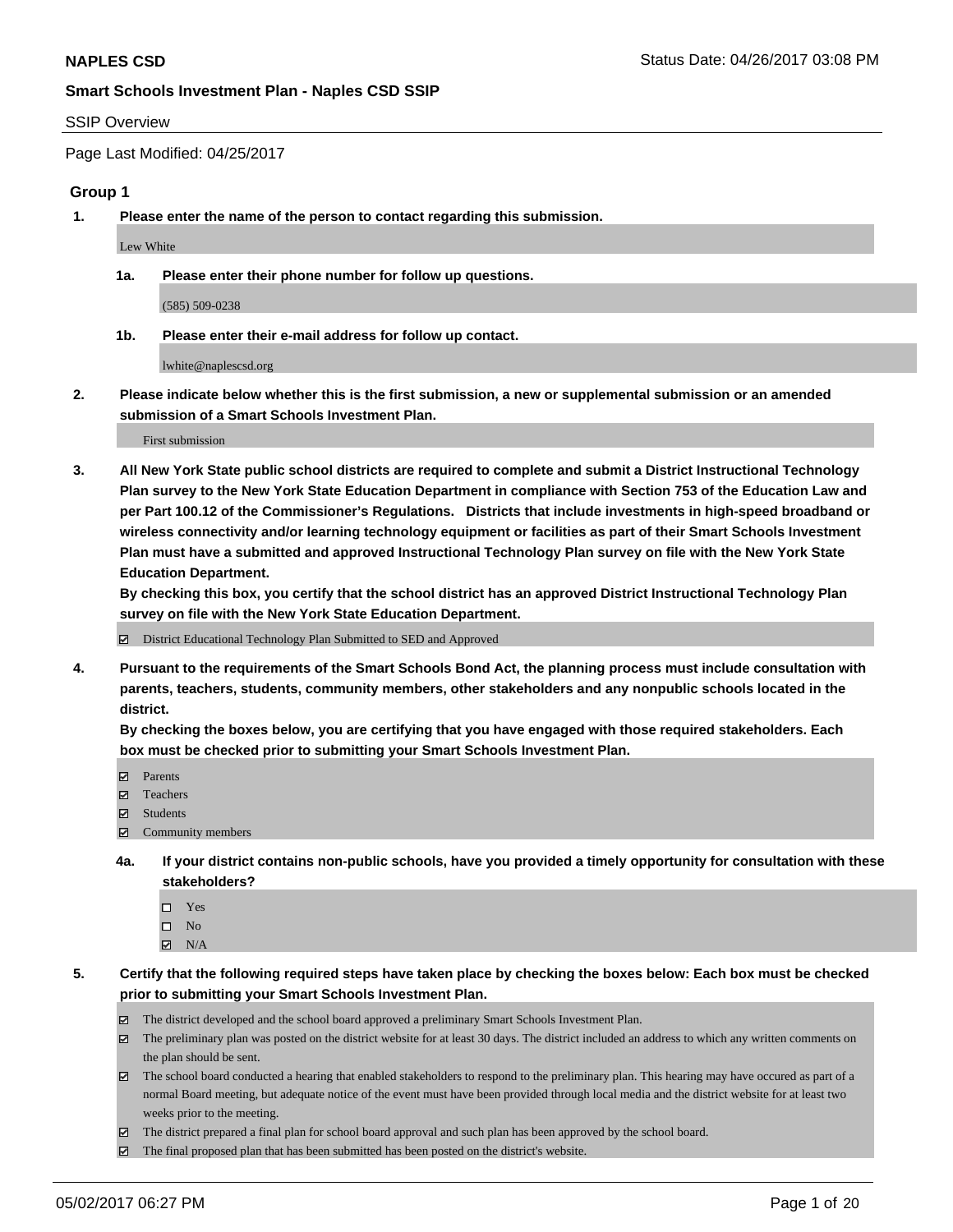#### SSIP Overview

Page Last Modified: 04/25/2017

**5a. Please upload the proposed Smart Schools Investment Plan (SSIP) that was posted on the district's website, along with any supporting materials. Note that this should be different than your recently submitted Educational Technology Survey. The Final SSIP, as approved by the School Board, should also be posted on the website and remain there during the course of the projects contained therein.**

NCS Technology Committee SSIP.pptx Naples CSD - Final BOE approved SSIP.pdf

**5b. Enter the webpage address where the final Smart Schools Investment Plan is posted. The Plan should remain posted for the life of the included projects.**

http://www.naplescsd.org/districtpage.cfm?pageid=521

**6. Please enter an estimate of the total number of students and staff that will benefit from this Smart Schools Investment Plan based on the cumulative projects submitted to date.**

898

**7. An LEA/School District may partner with one or more other LEA/School Districts to form a consortium to pool Smart Schools Bond Act funds for a project that meets all other Smart School Bond Act requirements. Each school district participating in the consortium will need to file an approved Smart Schools Investment Plan for the project and submit a signed Memorandum of Understanding that sets forth the details of the consortium including the roles of each respective district.**

 $\Box$  The district plans to participate in a consortium to partner with other school district(s) to implement a Smart Schools project.

**8. Please enter the name and 6-digit SED Code for each LEA/School District participating in the Consortium.**

| <b>Partner LEA/District</b> | <b>ISED BEDS Code</b> |
|-----------------------------|-----------------------|
| (No Response)               | (No Response)         |

**9. Please upload a signed Memorandum of Understanding with all of the participating Consortium partners.**

(No Response)

**10. Your district's Smart Schools Bond Act Allocation is:**

\$616,762

**11. Enter the budget sub-allocations by category that you are submitting for approval at this time. If you are not budgeting SSBA funds for a category, please enter 0 (zero.) If the value entered is \$0, you will not be required to complete that survey question.**

|                                       | Sub-               |
|---------------------------------------|--------------------|
|                                       | <b>Allocations</b> |
| <b>School Connectivity</b>            | 84,500             |
| Connectivity Projects for Communities | $\overline{0}$     |
| <b>Classroom Technology</b>           | 14,100             |
| Pre-Kindergarten Classrooms           | $\overline{0}$     |
| Replace Transportable Classrooms      | $\Omega$           |
| High-Tech Security Features           | 279,500            |
| Totals:                               | 378,100            |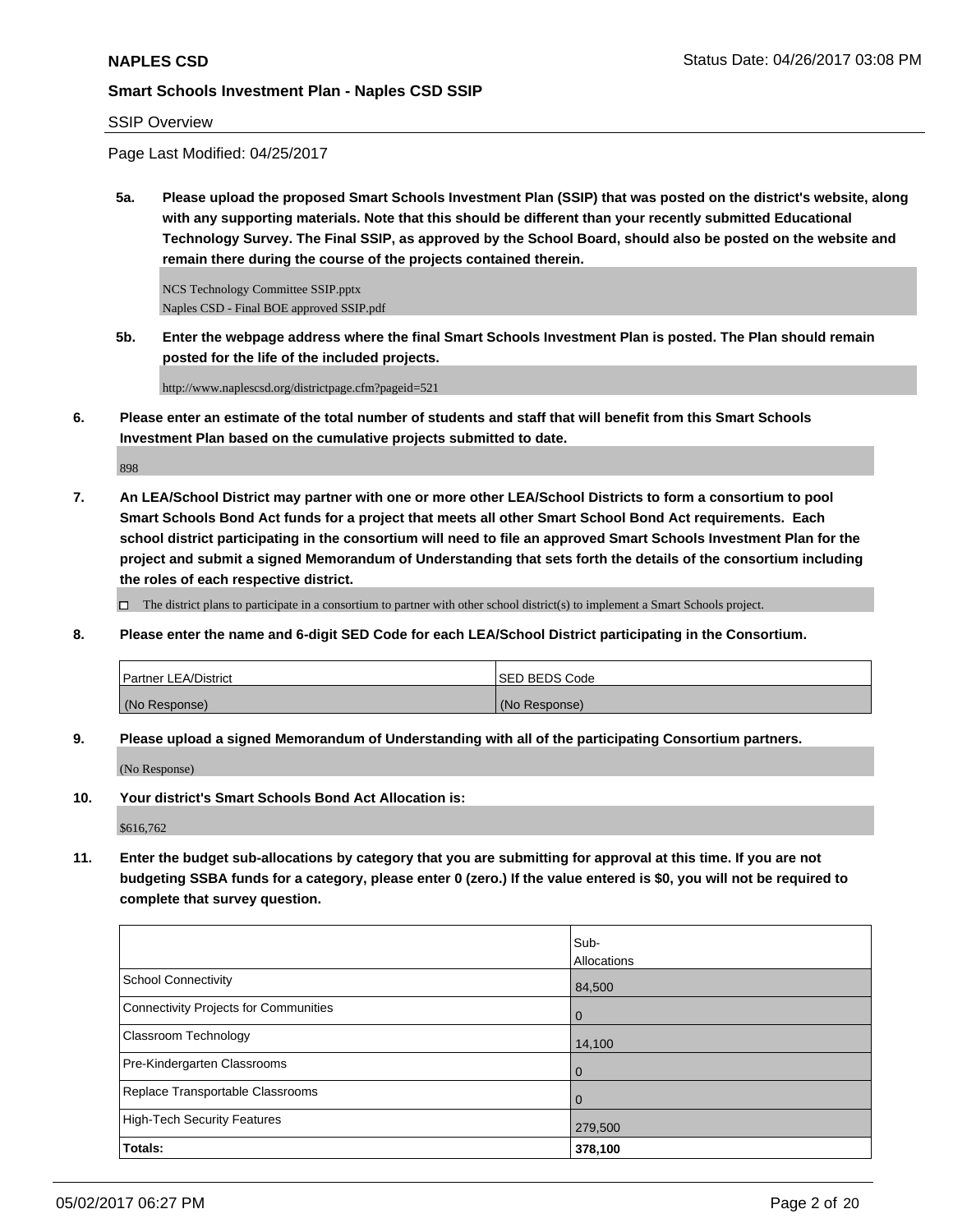## School Connectivity

Page Last Modified: 04/25/2017

# **Group 1**

- **1. In order for students and faculty to receive the maximum benefit from the technology made available under the Smart Schools Bond Act, their school buildings must possess sufficient connectivity infrastructure to ensure that devices can be used during the school day. Smart Schools Investment Plans must demonstrate that:**
	- **sufficient infrastructure that meets the Federal Communications Commission's 100 Mbps per 1,000 students standard currently exists in the buildings where new devices will be deployed, or**
	- **is a planned use of a portion of Smart Schools Bond Act funds, or**
	- **is under development through another funding source.**

**Smart Schools Bond Act funds used for technology infrastructure or classroom technology investments must increase the number of school buildings that meet or exceed the minimum speed standard of 100 Mbps per 1,000 students and staff within 12 months. This standard may be met on either a contracted 24/7 firm service or a "burstable" capability. If the standard is met under the burstable criteria, it must be:**

**1. Specifically codified in a service contract with a provider, and**

**2. Guaranteed to be available to all students and devices as needed, particularly during periods of high demand, such as computer-based testing (CBT) periods.**

**Please describe how your district already meets or is planning to meet this standard within 12 months of plan submission.**

Naples CSD contracts with with Edutech who contracts with Time Warner to provide us with 200 Mbps speed.

- **1a. If a district believes that it will be impossible to meet this standard within 12 months, it may apply for a waiver of this requirement, as described on the Smart Schools website. The waiver must be filed and approved by SED prior to submitting this survey.**
	- By checking this box, you are certifying that the school district has an approved waiver of this requirement on file with the New York State Education Department.

#### **2. Connectivity Speed Calculator (Required)**

|                         | l Number of<br>Students | Multiply by<br>100 Kbps | Divide by 1000   Current Speed<br>to Convert to<br>Required<br>Speed in Mb | l in Mb | Expected<br>Speed to be<br>Attained Within   Required<br>12 Months | <b>Expected Date</b><br>When<br>Speed Will be<br>Met |
|-------------------------|-------------------------|-------------------------|----------------------------------------------------------------------------|---------|--------------------------------------------------------------------|------------------------------------------------------|
| <b>Calculated Speed</b> | 718                     | 71.800                  | 71.8                                                                       | 200     | (No<br>Response)                                                   | (No<br>Response)                                     |

# **3. Describe how you intend to use Smart Schools Bond Act funds for high-speed broadband and/or wireless connectivity projects in school buildings.**

Naples CSD will replace all of its existing HP access points that are 802.11 n with Aruba access points that are 802.11 ac, but also backwards compatible. All teaching areas will be covered with at least one access point and high volume areas will get additional access points. We are working with a networking company called Frontrunner, who will install and configure the equipment to support the addition of the access points. Once the new access points are in place, Frontrunner will fine tune each one for maximum efficiency.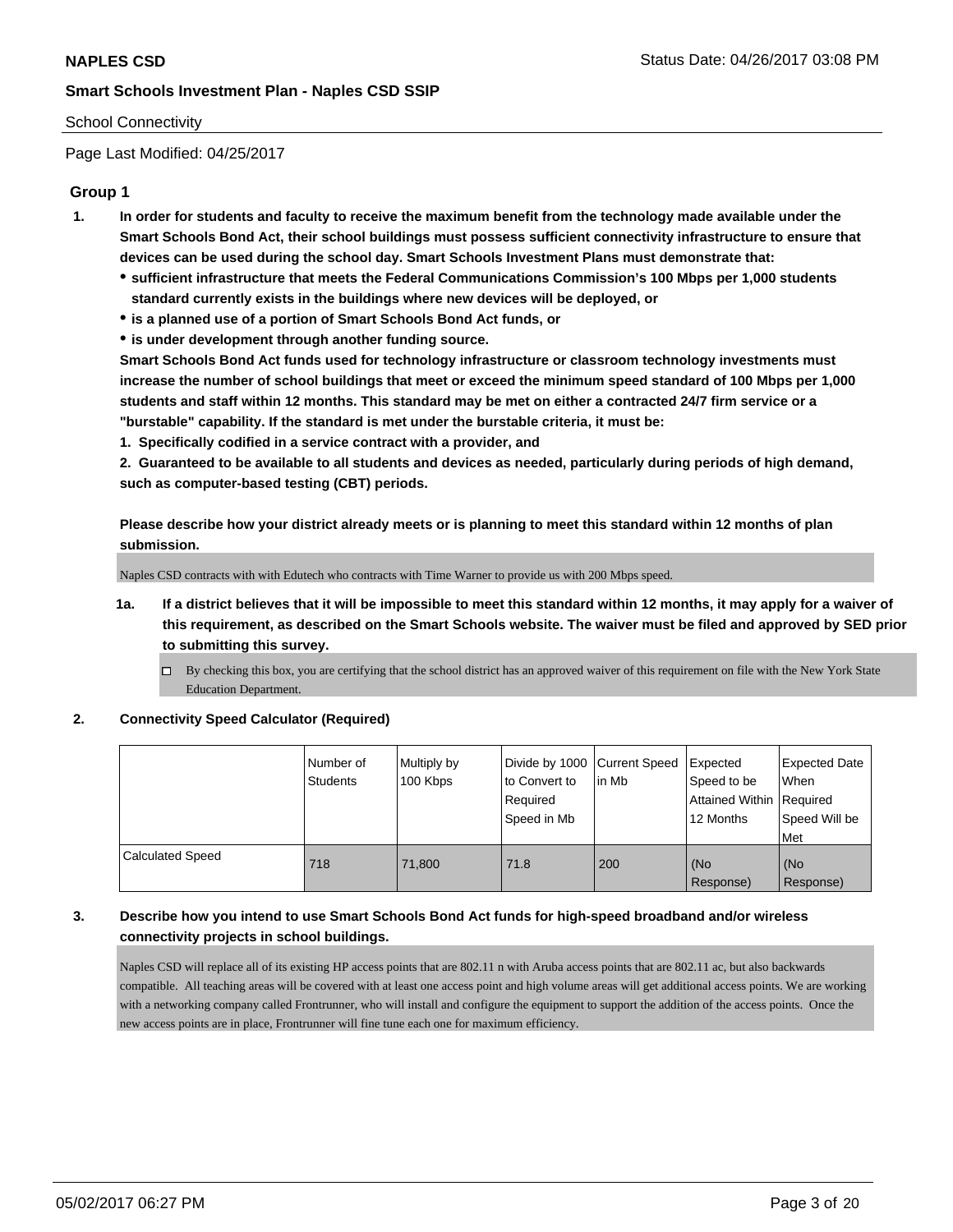#### School Connectivity

Page Last Modified: 04/25/2017

**4. Describe the linkage between the district's District Instructional Technology Plan and the proposed projects. (There should be a link between your response to this question and your response to Question 1 in Part E. Curriculum and Instruction "What are the district's plans to use digital connectivity and technology to improve teaching and learning?)**

**The district-wide upgrade to the wireless infrastructure will enhance differentiated instruction, expand student learning both in and out of the classroom, benefit students with disabilities and English Language Learners, and contribute to the reduction of other learning gaps. With upgraded and more dependable wifi, students can access native tools in wireless devices such as speech-to-text and text-to-speech, Google translate, as well as Cloud-based resources such as YouTube videos, grammar websites Randall's ESL Cafe, and Newsela. As the district moves towards a blended or more personalized learning model (which is completely differentiated), a cutting edge infrastructure is all the more important.**

**5. If the district wishes to have students and staff access the Internet from wireless devices within the school building, or in close proximity to it, it must first ensure that it has a robust Wi-Fi network in place that has sufficient bandwidth to meet user demand.**

**Please describe how you have quantified this demand and how you plan to meet this demand.**

Wayne-Finger Lakes BOCES monitors our network and has determined we are using less than a quarter of our network capacity. By replacing our current HP access points with the 802.11 n standard with Aruba access points with the 802.11 ac standard, we are going to be able to meet the growing demand for wireless access which includes additional 1:1 devices each year by grade level, for the foreseeable future.

**6. As indicated on Page 5 of the guidance, the Office of Facilities Planning will have to conduct a preliminary review of all capital projects, including connectivity projects.**

**Please indicate on a separate row each project number given to you by the Office of Facilities Planning.**

| Project Number        |  |
|-----------------------|--|
| 43-12-01-04-7-999-BA1 |  |

**7. Certain high-tech security and connectivity infrastructure projects may be eligible for an expedited review process as determined by the Office of Facilities Planning.**

**Was your project deemed eligible for streamlined review?**

Yes

**7a. Districts that choose the Streamlined Review Process will be required to certify that they have reviewed all installations with their licensed architect or engineer of record and provide that person's name and license number. The licensed professional must review the products and proposed method of installation prior to implementation and review the work during and after completion in order to affirm that the work was codecompliant, if requested.**

I certify that I have reviewed all installations with a licensed architect or engineer of record.

**8. Include the name and license number of the architect or engineer of record.**

| Name             | License Number |
|------------------|----------------|
| Victor Tomaselli | 17193          |
| (No Response)    | (No Response)  |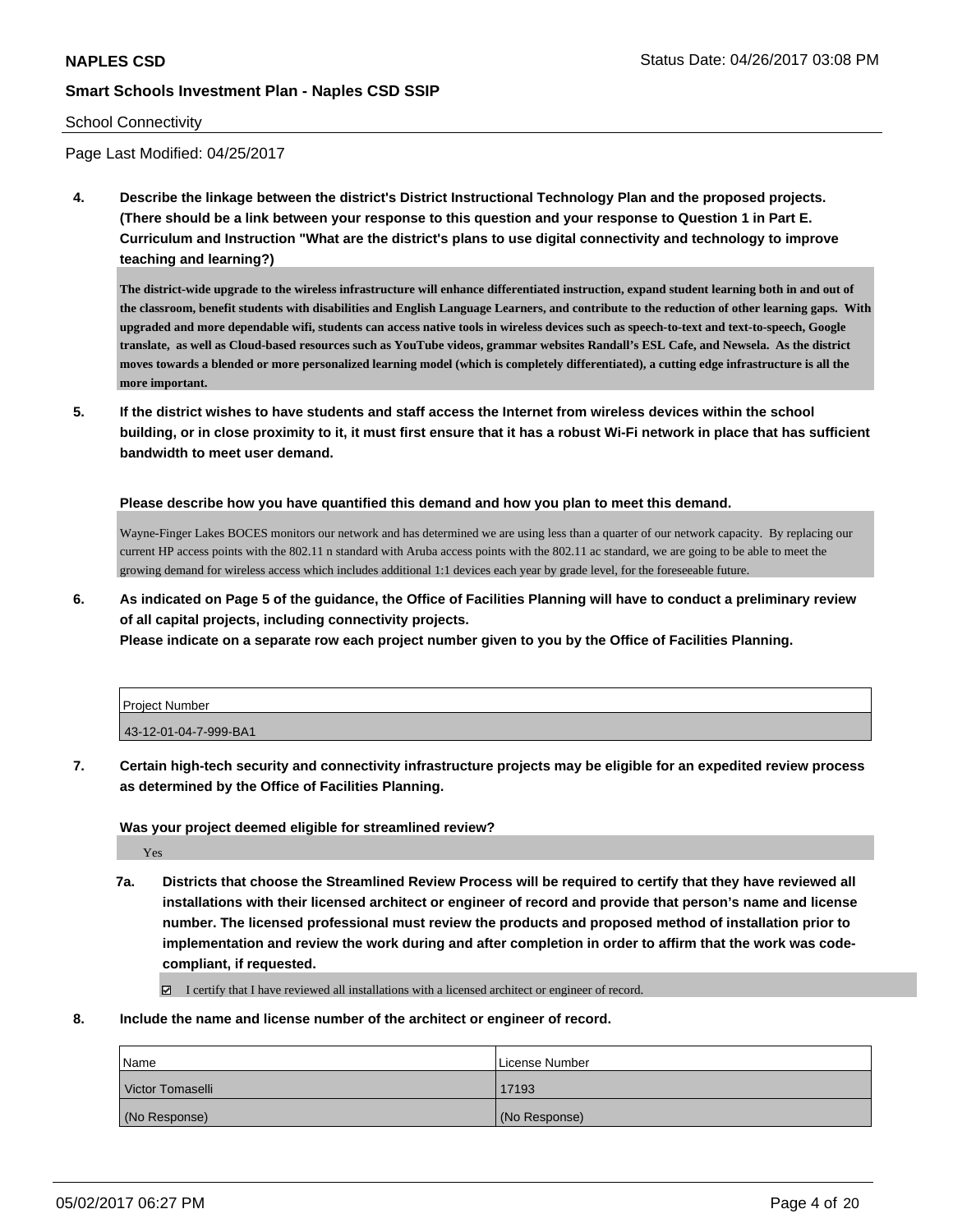## School Connectivity

Page Last Modified: 04/25/2017

**9. If you are submitting an allocation for School Connectivity complete this table. Note that the calculated Total at the bottom of the table must equal the Total allocation for this category that you entered in the SSIP Overview overall budget.** 

|                                            | Sub-          |
|--------------------------------------------|---------------|
|                                            | Allocation    |
| Network/Access Costs                       | 79,500        |
| <b>Outside Plant Costs</b>                 | (No Response) |
| School Internal Connections and Components | 2,500         |
| <b>Professional Services</b>               | 0             |
| Testing                                    | 2,500         |
| <b>Other Upfront Costs</b>                 | (No Response) |
| <b>Other Costs</b>                         | $\mathbf 0$   |
| Totals:                                    | 84,500        |

**10. Please detail the type, quantity, per unit cost and total cost of the eligible items under each sub-category. This is especially important for any expenditures listed under the "Other" category. All expenditures must be eligible for tax-exempt financing to be reimbursed through the SSBA. Sufficient detail must be provided so that we can verify this is the case. If you have any questions, please contact us directly through smartschools@nysed.gov. NOTE: Wireless Access Points should be included in this category, not under Classroom Educational Technology, except those that will be loaned/purchased for nonpublic schools.**

|                                           | <u>- au Tows unuer each sub-calegory for auditional Items, as neeueu.</u> |          |               |                   |
|-------------------------------------------|---------------------------------------------------------------------------|----------|---------------|-------------------|
| Select the allowable expenditure<br>type. | Item to be purchased                                                      | Quantity | Cost per Item | <b>Total Cost</b> |
| Repeat to add another item under          |                                                                           |          |               |                   |
| each type.                                |                                                                           |          |               |                   |
| Network/Access Costs                      | Aruba Access Points                                                       | 96       | 583           | 56,000            |
| Network/Access Costs                      | Aruba Controller                                                          |          | 13,000        | 13,000            |
| Network/Access Costs                      | <b>HP Switches</b>                                                        | 2        | 5,250         | 10,500            |
| <b>Connections/Components</b>             | Controller Configuration - Quantity is<br>number of hours to be worked    | 20       | 125           | 2,500             |
| <b>Testing</b>                            | Access Point Fine Tuning - Quantity is<br>number of hours to be worked    | 20       | 125           | 2,500             |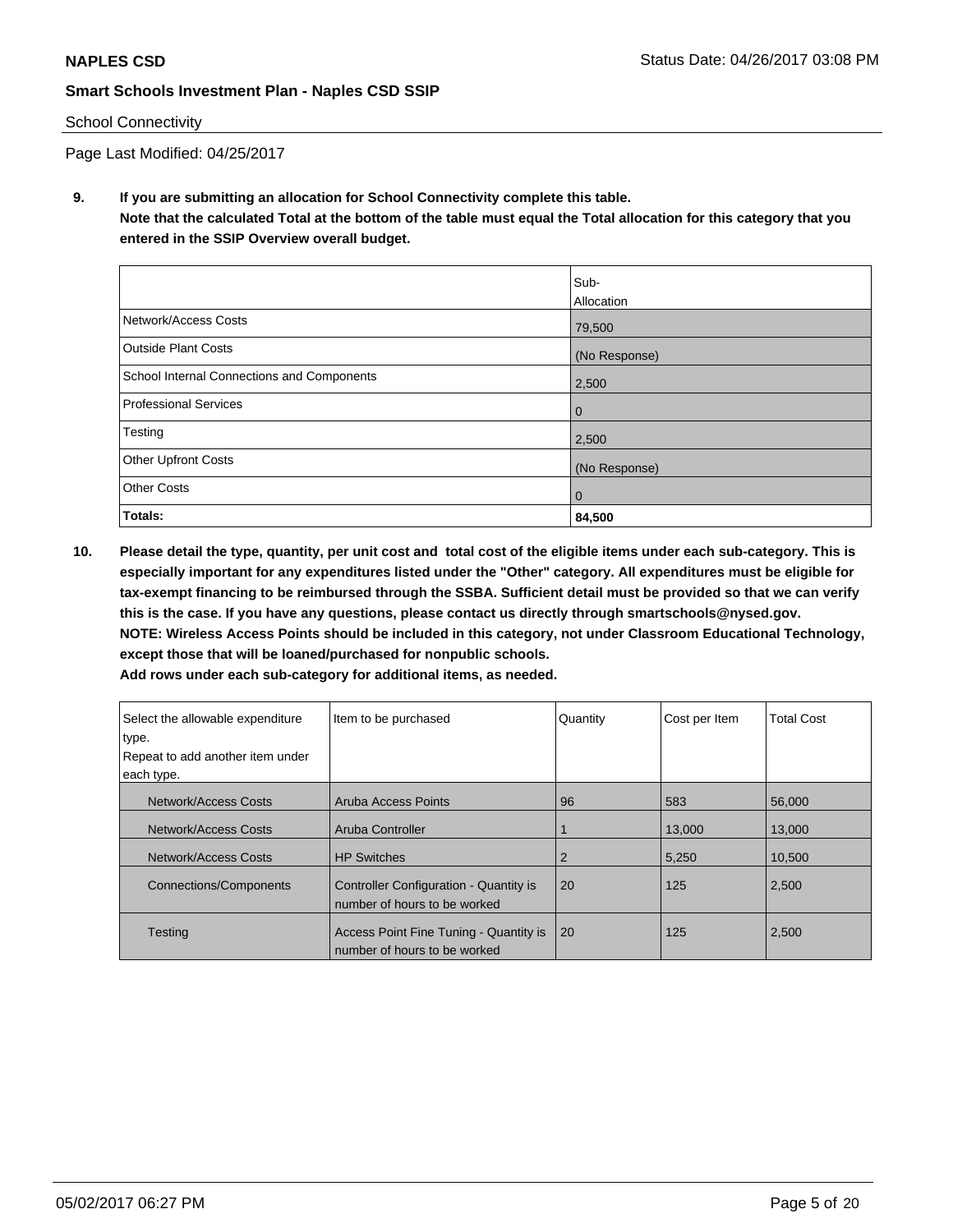Community Connectivity (Broadband and Wireless)

Page Last Modified: 04/25/2017

## **Group 1**

**1. Describe how you intend to use Smart Schools Bond Act funds for high-speed broadband and/or wireless connectivity projects in the community.**

(No Response)

**2. Please describe how the proposed project(s) will promote student achievement and increase student and/or staff access to the Internet in a manner that enhances student learning and/or instruction outside of the school day and/or school building.**

(No Response)

**3. Community connectivity projects must comply with all the necessary local building codes and regulations (building and related permits are not required prior to plan submission).**

 $\Box$  I certify that we will comply with all the necessary local building codes and regulations.

**4. Please describe the physical location of the proposed investment.**

(No Response)

**5. Please provide the initial list of partners participating in the Community Connectivity Broadband Project, along with their Federal Tax Identification (Employer Identification) number.**

| <b>Project Partners</b> | Federal ID#     |
|-------------------------|-----------------|
| (No Response)           | l (No Response) |

**6. If you are submitting an allocation for Community Connectivity, complete this table. Note that the calculated Total at the bottom of the table must equal the Total allocation for this category that you entered in the SSIP Overview overall budget.**

|                                    | Sub-Allocation |
|------------------------------------|----------------|
| Network/Access Costs               | (No Response)  |
| Outside Plant Costs                | (No Response)  |
| <b>Tower Costs</b>                 | (No Response)  |
| <b>Customer Premises Equipment</b> | (No Response)  |
| <b>Professional Services</b>       | (No Response)  |
| Testing                            | (No Response)  |
| <b>Other Upfront Costs</b>         | (No Response)  |
| <b>Other Costs</b>                 | (No Response)  |
| Totals:                            | 0              |

**7. Please detail the type, quantity, per unit cost and total cost of the eligible items under each sub-category. This is especially important for any expenditures listed under the "Other" category. All expenditures must be capital-bond eligible to be reimbursed through the SSBA. If you have any questions, please contact us directly through smartschools@nysed.gov.**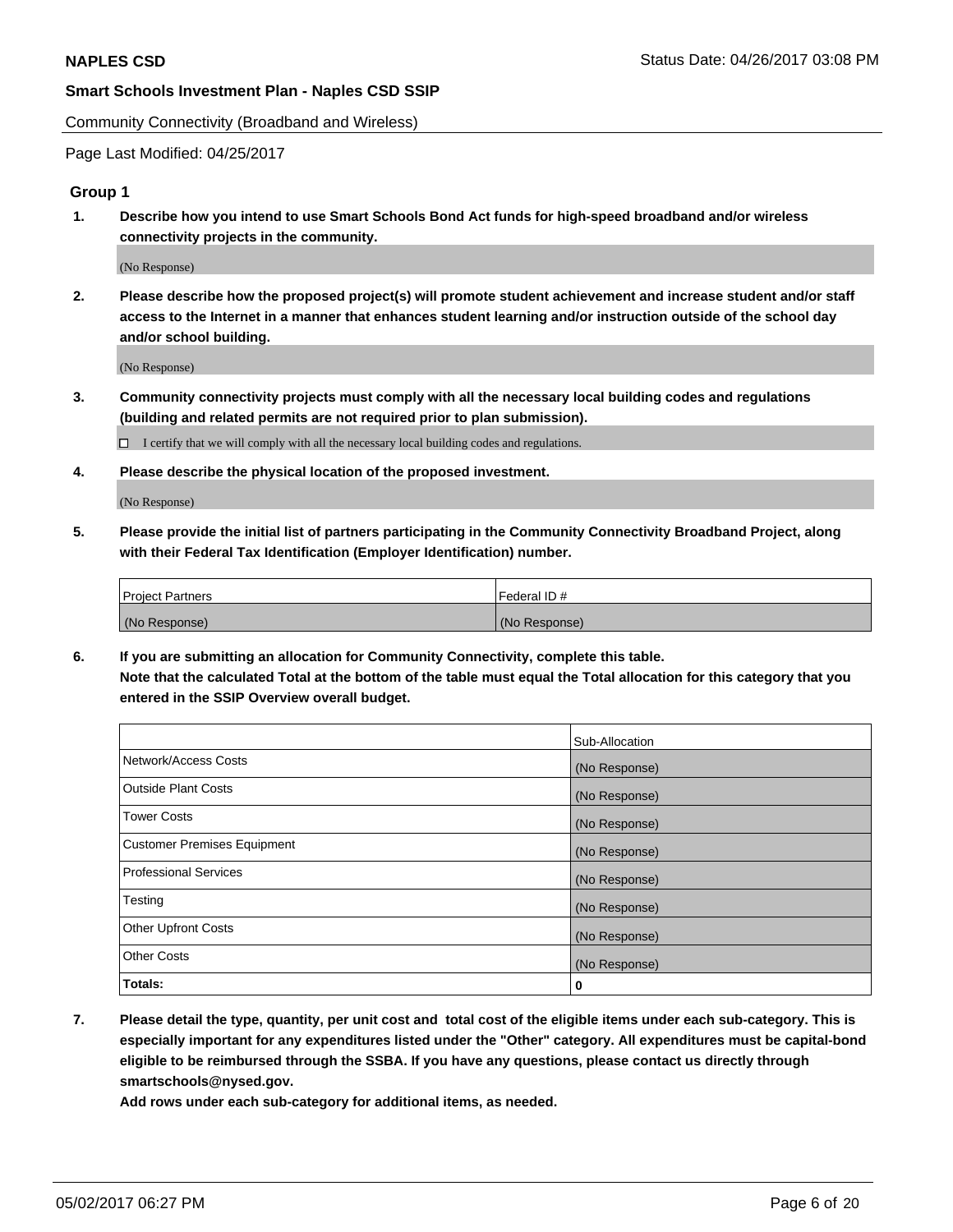Community Connectivity (Broadband and Wireless)

| Select the allowable expenditure | Item to be purchased | Quantity      | Cost per Item | <b>Total Cost</b> |
|----------------------------------|----------------------|---------------|---------------|-------------------|
| type.                            |                      |               |               |                   |
| Repeat to add another item under |                      |               |               |                   |
| each type.                       |                      |               |               |                   |
| (No Response)                    | (No Response)        | (No Response) | (No Response) | (No Response)     |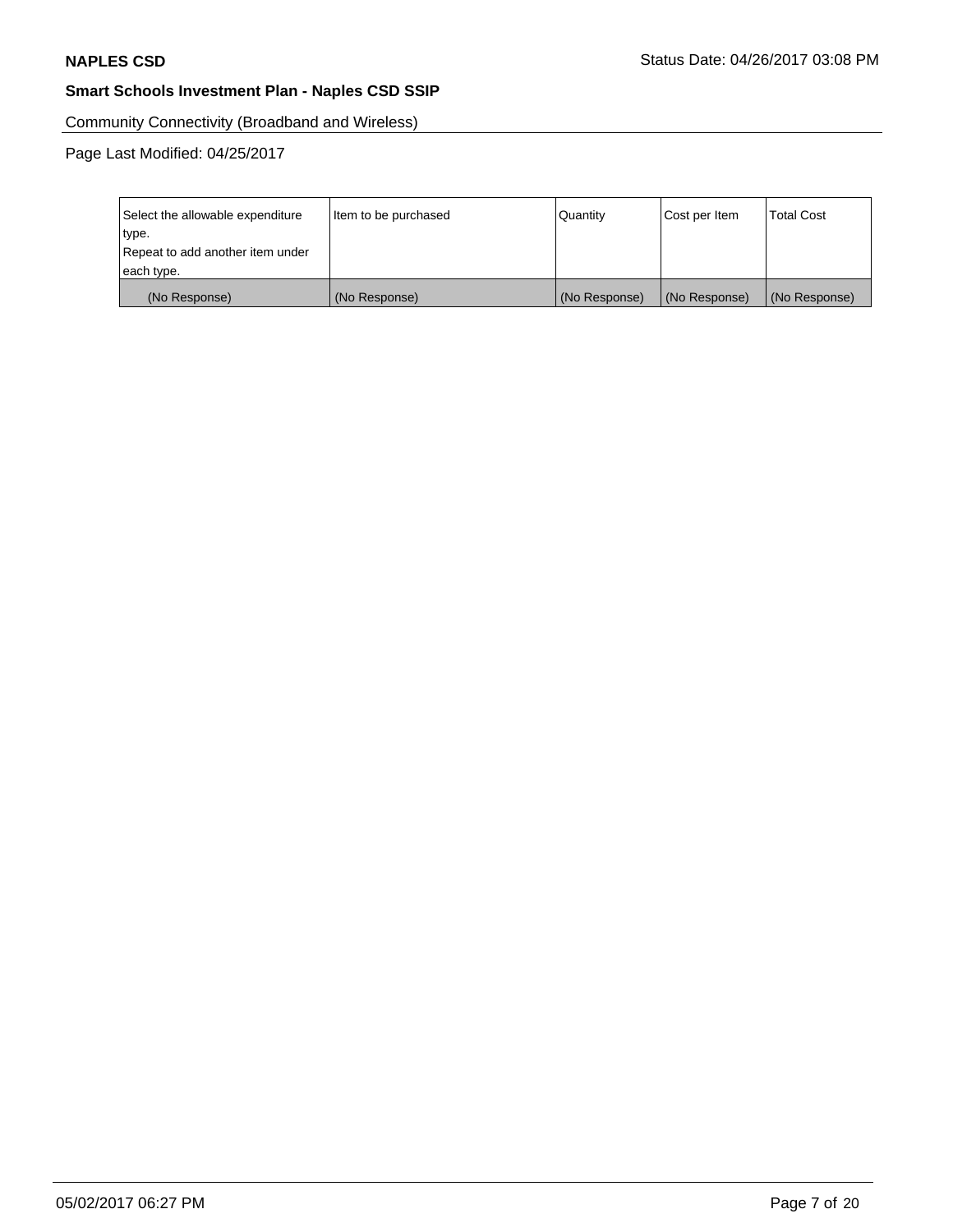## Classroom Learning Technology

Page Last Modified: 04/25/2017

# **Questions**

**1. In order for students and faculty to receive the maximum benefit from the technology made available under the Smart Schools Bond Act, their school buildings must possess sufficient connectivity infrastructure to ensure that devices can be used during the school day. Smart Schools Investment Plans must demonstrate that sufficient infrastructure that meets the Federal Communications Commission's 100 Mbps per 1,000 students standard currently exists in the buildings where new devices will be deployed, or is a planned use of a portion of Smart Schools Bond Act funds, or is under development through another funding source.**

**Smart Schools Bond Act funds used for technology infrastructure or classroom technology investments must increase the number of school buildings that meet or exceed the minimum speed standard of 100 Mbps per 1,000 students and staff within 12 months. This standard may be met on either a contracted 24/7 firm service or a "burstable" capability. If the standard is met under the burstable criteria, it must be:**

**1. Specifically codified in a service contract with a provider, and**

**2. Guaranteed to be available to all students and devices as needed, particularly during periods of high demand, such as computer-based testing (CBT) periods.**

**Please describe how your district already meets or is planning to meet this standard within 12 months of plan submission.**

Naples CSD contracts with with Edutech who contracts with Time Warner to provide us with 200 Mbps speed.

- **1a. If a district believes that it will be impossible to meet this standard within 12 months, it may apply for a waiver of this requirement, as described on the Smart Schools website. The waiver must be filed and approved by SED prior to submitting this survey.**
	- $\Box$  By checking this box, you are certifying that the school district has an approved waiver of this requirement on file with the New York State Education Department.

#### **2. Connectivity Speed Calculator (Required)**

|                         | l Number of<br>Students | Multiply by<br>100 Kbps | Divide by 1000   Current Speed<br>to Convert to<br>Required<br>Speed in Mb | lin Mb | Expected<br>Speed to be<br>Attained Within   Required<br>12 Months | <b>Expected Date</b><br>When<br>Speed Will be<br>Met |
|-------------------------|-------------------------|-------------------------|----------------------------------------------------------------------------|--------|--------------------------------------------------------------------|------------------------------------------------------|
| <b>Calculated Speed</b> | 718                     | 71.800                  | 71.8                                                                       | 200    | (No<br>Response)                                                   | (No<br>Response)                                     |

**3. If the district wishes to have students and staff access the Internet from wireless devices within the school building, or in close proximity to it, it must first ensure that it has a robust Wi-Fi network in place that has sufficient bandwidth to meet user demand.**

#### **Please describe how you have quantified this demand and how you plan to meet this demand.**

Wayne-Finger Lakes BOCES monitors our network and has determined we are using less than a quarter of our network capacity. By replacing our current HP access points with the 802.11 n standard with Aruba access points with the 802.11 ac standard, we are going to be able to meet the growing demand for wireless access which includes additional 1:1 devices by grade level for the foreseeable future.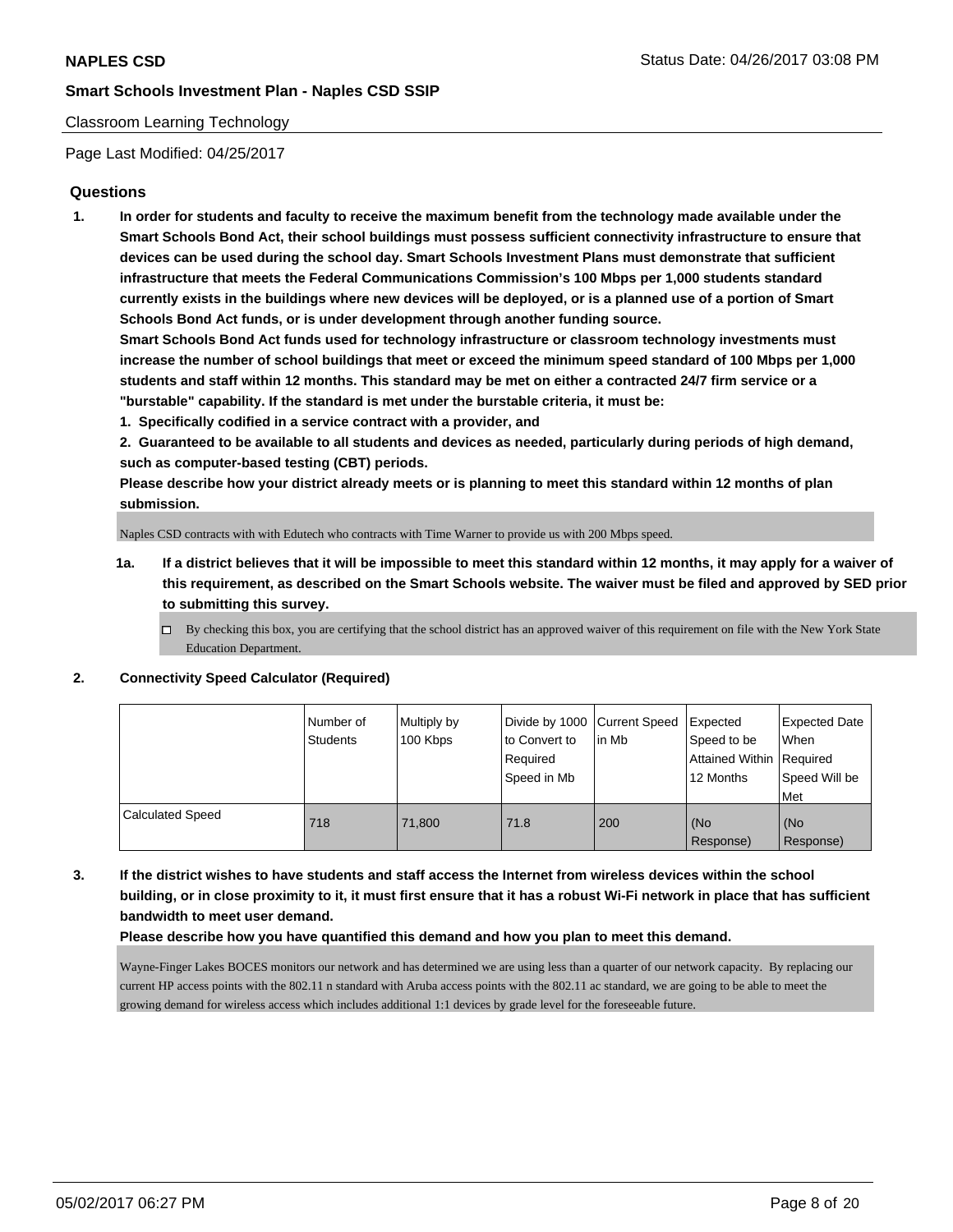#### Classroom Learning Technology

Page Last Modified: 04/25/2017

**4. All New York State public school districts are required to complete and submit an Instructional Technology Plan survey to the New York State Education Department in compliance with Section 753 of the Education Law and per Part 100.12 of the Commissioner's Regulations.**

**Districts that include educational technology purchases as part of their Smart Schools Investment Plan must have a submitted and approved Instructional Technology Plan survey on file with the New York State Education Department.**

- By checking this box, you are certifying that the school district has an approved Instructional Technology Plan survey on file with the New York State Education Department.
- **5. Describe the devices you intend to purchase and their compatibility with existing or planned platforms or systems. Specifically address the adequacy of each facility's electrical, HVAC and other infrastructure necessary to install and support the operation of the planned technology.**

1) Lego EV3 Curriculum Solution Classroom Pack - The kits are a combination of software and hardware for teaching robotics. No additional electrical, HVAC or infrastructure is required.

2) Padcaster - The 3 padcasters we are purchasing will attach to existing iPads to turn them into an all in one mobile production studio. No additional electrical, HVAC or infrastructure is required.

3) 3D Printer - The 3D printer we are purchasing will replace the current one in use, so there is no change to the existing footprint.

4) Chromebit - The Chromebit we are purchasing will attach to a large screen monitor to show student projects on a rotating basis. No additional electrical, HVAC or infrastructure is required.

5) Large Screen Monitor - The large screen monitor will show student projects on a rotating basis. No additional electrical, HVAC or infrastructure is required.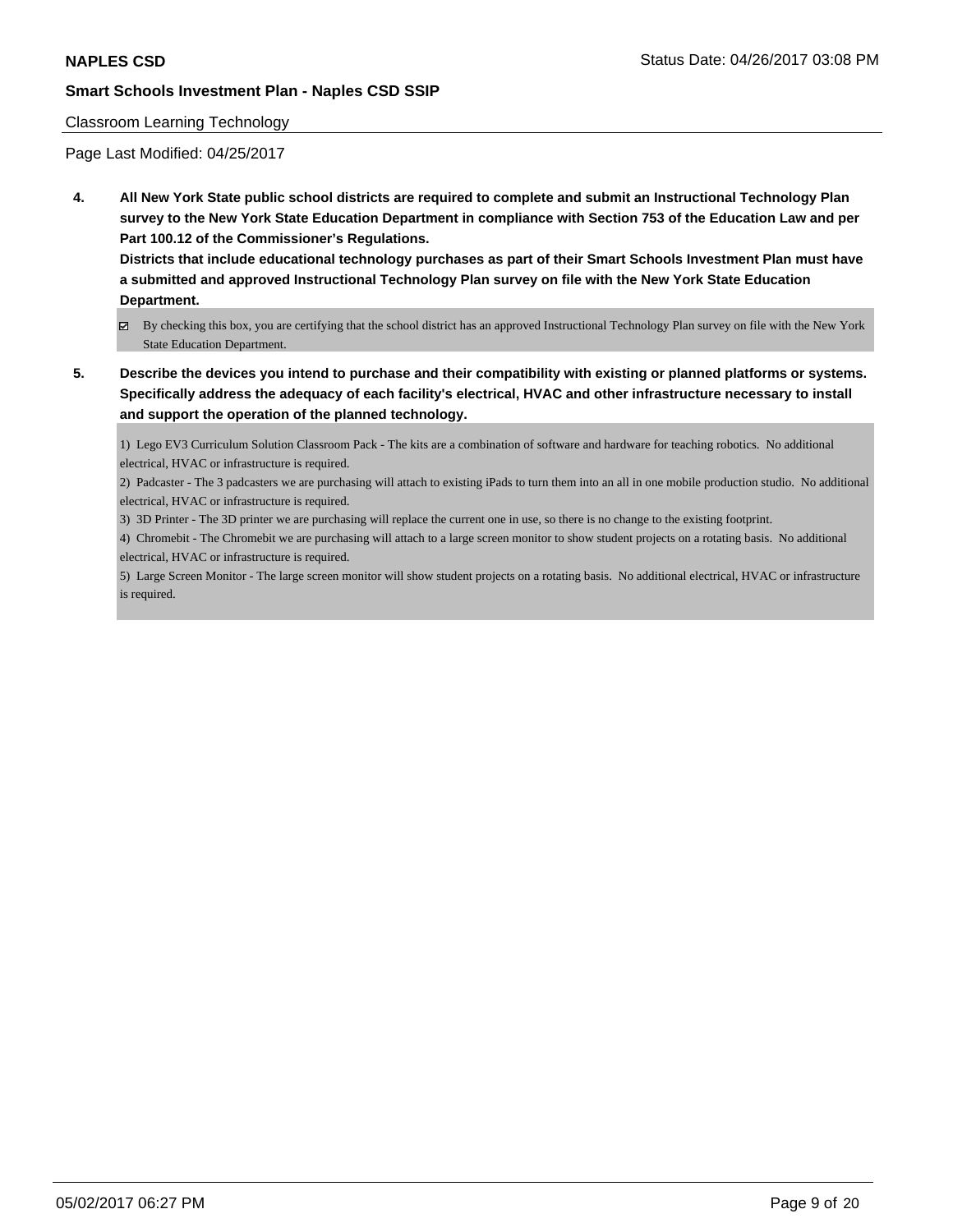#### Classroom Learning Technology

Page Last Modified: 04/25/2017

- **6. Describe how the proposed technology purchases will:**
	- **> enhance differentiated instruction;**
	- **> expand student learning inside and outside the classroom;**
	- **> benefit students with disabilities and English language learners; and**
	- **> contribute to the reduction of other learning gaps that have been identified within the district.**

**The expectation is that districts will place a priority on addressing the needs of students who struggle to succeed in a rigorous curriculum. Responses in this section should specifically address this concern and align with the district's Instructional Technology Plan (in particular Question 2 of E. Curriculum and Instruction: "Does the district's instructional technology plan address the needs of students with disabilities to ensure equitable access to instruction, materials and assessments?" and Question 3 of the same section: "Does the district's instructional technology plan address the provision of assistive technology specifically for students with disabilities to ensure access to and participation in the general curriculum?"**

**The district-wide upgrade to the wireless infrastructure will enhance differentiated instruction, expand student learning both in and out of the classroom, benefit students with disabilities and English Language Learners, and contribute to the reduction of other learning gaps. With upgraded and more dependable wifi, students can access native tools in wireless devices such as speech-to-text and text-to-speech, Google translate, as well as Cloud-based resources such as YouTube videos, grammar websites Randall's ESL Cafe, and Newsela. As the district moves towards a blended or more personalized learning model (which is completely differentiated), a cutting edge infrastructure is all the more important.**

**The Lego EV3 kits and 3-D printers will enhance differentiated instruction because they give students the opportunity to learn skills such as coding, sequencing, iterative thinking, and design in a hands on manner. They expand learning both inside and outside the classroom because they will be use as enrichment for all students in Tech class as well as for students who want to participate in the after school lego clubs. These instructional technology tools will benefit students with disabilities and ENL learners because they address many important skills but are less text-intensive than traditional methods. By encouraging creative thinking and problem solving, as well as building confidence, they will contribute to other learning gaps as well.** 

**The Padcasters will enhance differentiated instruction and expand student learning in and outside the classroom because they will offer students the opportunity to easily use their iPads to film and edit video footage. Offering students the option to create video is a great way to differentiate. Students who struggle to write (due to disability or lack of English skills) can use video to express themselves. Often they gain even more exposure to content because they are much more engaged in the editing process with video than they are with text. This will contribute to the reduction of other learning gaps as well. The Padcasters will be used outside of school because students will have the opportunity to film student events such as concerts and sports games.**

**7. Where appropriate, describe how the proposed technology purchases will enhance ongoing communication with parents and other stakeholders and help the district facilitate technology-based regional partnerships, including distance learning and other efforts.**

**A dependable wireless infrastructure is the backbone for most communication in today's day and age. The planned upgrades will enhance the communication with parents and other stakeholders as well as make regional partnerships easier to maintain. Students will be using the Padcasters to film and produce videos of school events which will then be accessible to parents and community on the school website. The Chromebit and large screen monitor will be placed in a high traffic, highly visible area in the elementary school and will showcase student work along with other communications for parents and community.**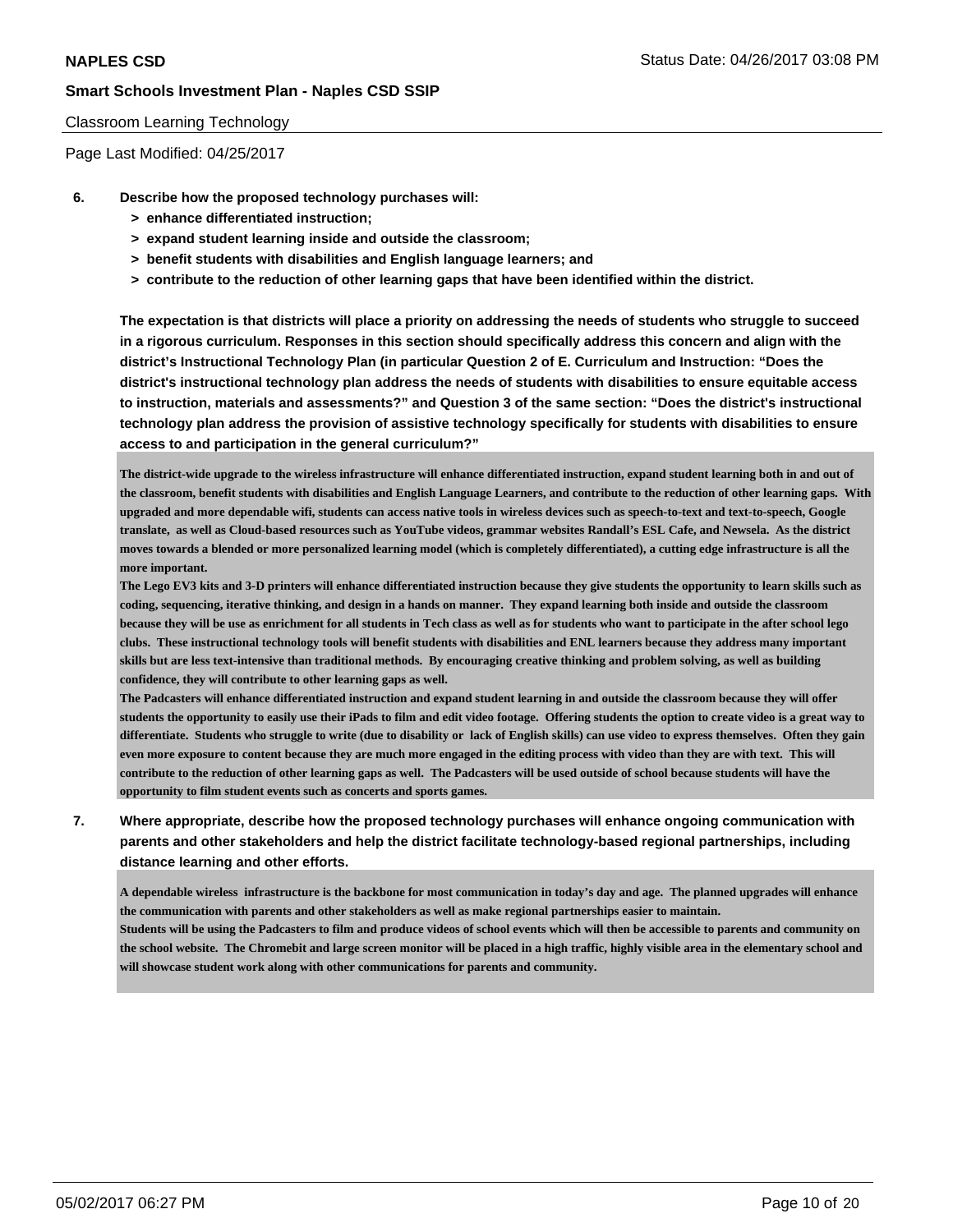#### Classroom Learning Technology

Page Last Modified: 04/25/2017

**8. Describe the district's plan to provide professional development to ensure that administrators, teachers and staff can employ the technology purchased to enhance instruction successfully.**

**Note: This response should be aligned and expanded upon in accordance with your district's response to Question 1 of F. Professional Development of your Instructional Technology Plan: "Please provide a summary of professional development offered to teachers and staff, for the time period covered by this plan, to support technology to enhance teaching and learning. Please include topics, audience and method of delivery within your summary."**

**Professional Development to support integrating technology into instruction is offered in multiple formats. During Superintendent's Conference Days there are sessions provided by District Teachers, the Technology Staff Developer, and BOCES trainers to share cutting edge educational technologies as well as to support staff in using some of the more tried and true tools. District staff also regularly participate in off-site professional development including NYSCATE (New York State Association for Computers and Technology in Education) conference, Educon, and school visits. Grade level teams involved in the 1:1 iPad program meet regularly to share integration strategies as well as workflow protocols. The Technology Staff Developer meets one-on-one with many teachers throughout the school year to assist in finding the right tool for the content, planning lessons/units using appropriate technology tools, and co-teaching to assist with the issues that come up in implementing a new tech tool.**

**Audience:**

- **• all teachers in 1:1 grade levels ( 4-9 in the 16-17 school year, expanding up a grade level each year)**
- **• all teachers using Smartboards**
- **• all staff (on Superintendent's Conference Days that have a tech focus)**

**Topics:**

- **• Integration tech tools in a way that focuses on the content and makes the tool ubiquitous**
- **• Formative assessment using technology**
- **• Tech for a student-centered classroom**
- **• Building critical thinking & collaboration skills**
- **• Google Apps**
- **• Content integration of tools that include analytics to determine gaps and focus instruction**
- **• STEAM integration, including coding**
- **9. Districts must contact the SUNY/CUNY teacher preparation program that supplies the largest number of the district's new teachers to request advice on innovative uses and best practices at the intersection of pedagogy and educational technology.**
	- $\boxtimes$  By checking this box, you certify that you have contacted the SUNY/CUNY teacher preparation program that supplies the largest number of your new teachers to request advice on these issues.
	- **9a. Please enter the name of the SUNY or CUNY Institution that you contacted.**

SUNY Geneseo

**9b. Enter the primary Institution phone number.**

585-245-5220

**9c. Enter the name of the contact person with whom you consulted and/or will be collaborating with on innovative uses of technology and best practices.**

Anjoo Sikka

**10. A district whose Smart Schools Investment Plan proposes the purchase of technology devices and other hardware must account for nonpublic schools in the district.**

**Are there nonpublic schools within your school district?**

Yes

 $\boxtimes$  No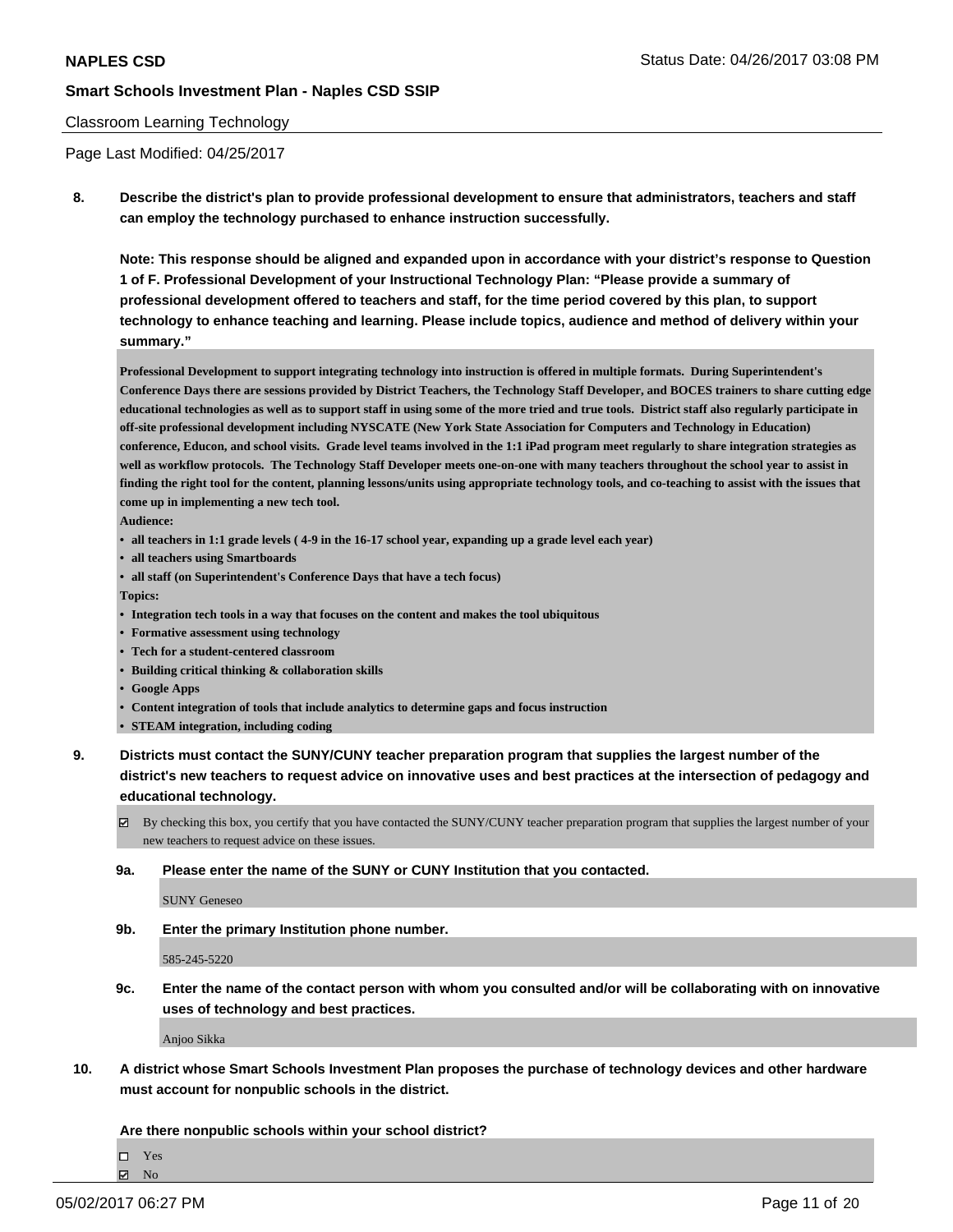#### Classroom Learning Technology

Page Last Modified: 04/25/2017

## **11. Nonpublic Classroom Technology Loan Calculator**

**The Smart Schools Bond Act provides that any Classroom Learning Technology purchases made using Smart Schools funds shall be lent, upon request, to nonpublic schools in the district. However, no school district shall be required to loan technology in amounts greater than the total obtained and spent on technology pursuant to the Smart Schools Bond Act and the value of such loan may not exceed the total of \$250 multiplied by the nonpublic school enrollment in the base year at the time of enactment.**

**See:**

**http://www.p12.nysed.gov/mgtserv/smart\_schools/docs/Smart\_Schools\_Bond\_Act\_Guidance\_04.27.15\_Final.pdf.**

|                                       | 1. Classroom<br>Technology<br>Sub-allocation | l 2. Public<br>l Enrollment<br>$(2014-15)$ | 3. Nonpublic<br>Enrollment<br>(2014-15) | 4. Sum of<br>l Public and<br>l Nonpublic<br>Enrollment                                        | 15. Total Per<br>Pupil Sub-<br>allocation | 6. Total<br>  Nonpublic Loan  <br>Amount |
|---------------------------------------|----------------------------------------------|--------------------------------------------|-----------------------------------------|-----------------------------------------------------------------------------------------------|-------------------------------------------|------------------------------------------|
| Calculated Nonpublic Loan<br>l Amount |                                              |                                            |                                         | (No Response)   (No Response)   (No Response)   (No Response)   (No Response)   (No Response) |                                           |                                          |

**12. To ensure the sustainability of technology purchases made with Smart Schools funds, districts must demonstrate a long-term plan to maintain and replace technology purchases supported by Smart Schools Bond Act funds. This sustainability plan shall demonstrate a district's capacity to support recurring costs of use that are ineligible for Smart Schools Bond Act funding such as device maintenance, technical support, Internet and wireless fees, maintenance of hotspots, staff professional development, building maintenance and the replacement of incidental items. Further, such a sustainability plan shall include a long-term plan for the replacement of purchased devices and equipment at the end of their useful life with other funding sources.**

 $\boxtimes$  By checking this box, you certify that the district has a sustainability plan as described above.

**13. Districts must ensure that devices purchased with Smart Schools Bond funds will be distributed, prepared for use, maintained and supported appropriately. Districts must maintain detailed device inventories in accordance with generally accepted accounting principles.**

 $\boxtimes$  By checking this box, you certify that the district has a distribution and inventory management plan and system in place.

**14. If you are submitting an allocation for Classroom Learning Technology complete this table. Note that the calculated Total at the bottom of the table must equal the Total allocation for this category that you entered in the SSIP Overview overall budget.**

| Sub-Allocation |
|----------------|
| (No Response)  |
| (No Response)  |
| (No Response)  |
| (No Response)  |
| (No Response)  |
| 14,100         |
| 14,100         |
|                |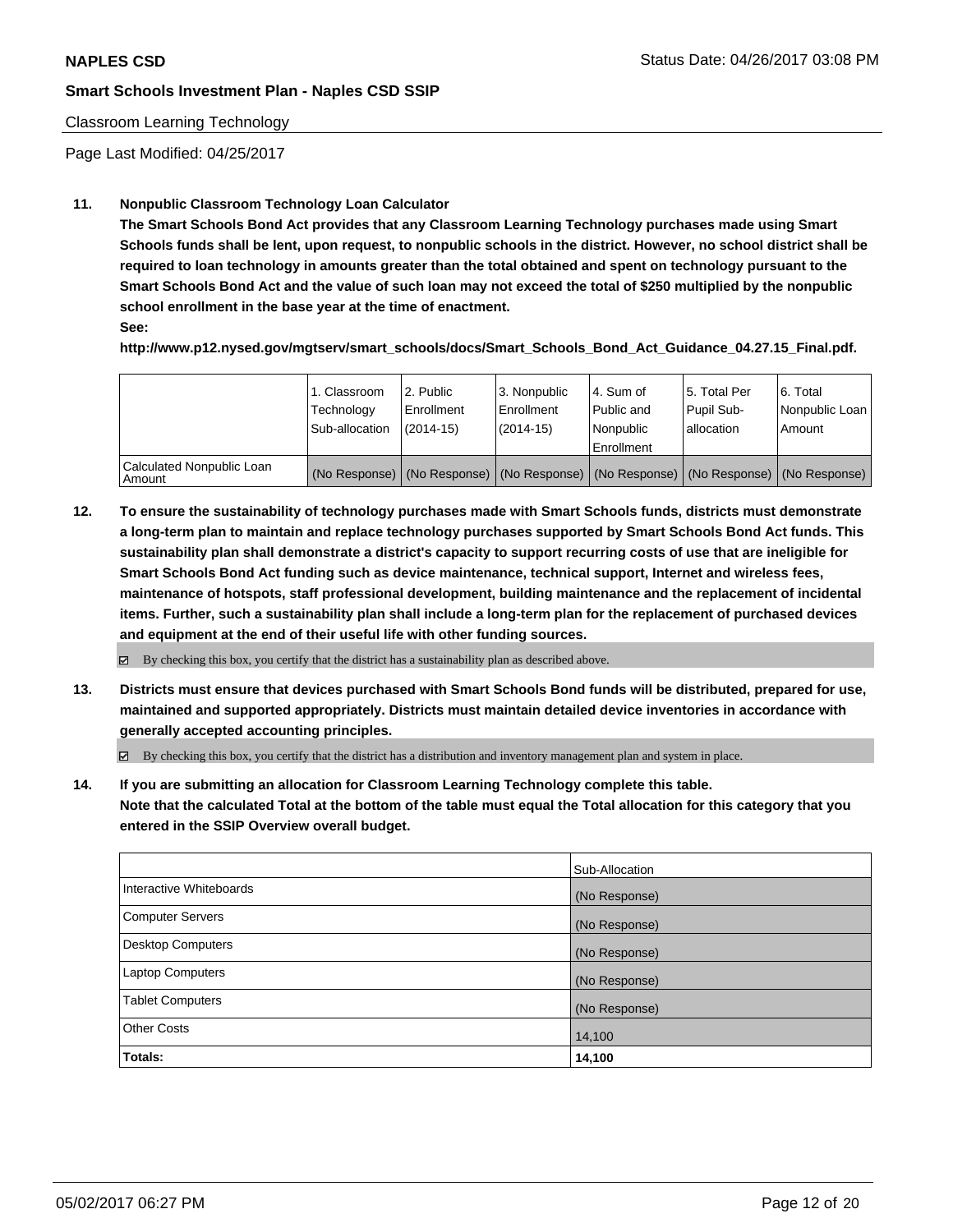#### Classroom Learning Technology

Page Last Modified: 04/25/2017

**15. Please detail the type, quantity, per unit cost and total cost of the eligible items under each sub-category. This is especially important for any expenditures listed under the "Other" category. All expenditures must be capital-bond eligible to be reimbursed through the SSBA. If you have any questions, please contact us directly through smartschools@nysed.gov.**

**Please specify in the "Item to be Purchased" field which specific expenditures and items are planned to meet the district's nonpublic loan requirement, if applicable.**

**NOTE: Wireless Access Points that will be loaned/purchased for nonpublic schools should ONLY be included in this category, not under School Connectivity, where public school districts would list them. Add rows under each sub-category for additional items, as needed.**

| Select the allowable expenditure | Item to be Purchased                                  | Quantity | Cost per Item | <b>Total Cost</b> |
|----------------------------------|-------------------------------------------------------|----------|---------------|-------------------|
| type.                            |                                                       |          |               |                   |
| Repeat to add another item under |                                                       |          |               |                   |
| each type.                       |                                                       |          |               |                   |
| <b>Other Costs</b>               | Lego EV3 Curriculum Solution<br><b>Classroom Pack</b> | 15       | 420           | 6,300             |
| <b>Other Costs</b>               | Padcaster                                             | 3        | 400           | 1,200             |
| <b>Other Costs</b>               | <b>3D Printer</b>                                     |          | 4,000         | 4,000             |
| <b>Other Costs</b>               | Chromebit                                             |          | 100           | 100               |
| <b>Other Costs</b>               | Large Screen Monitor                                  |          | 2,500         | 2,500             |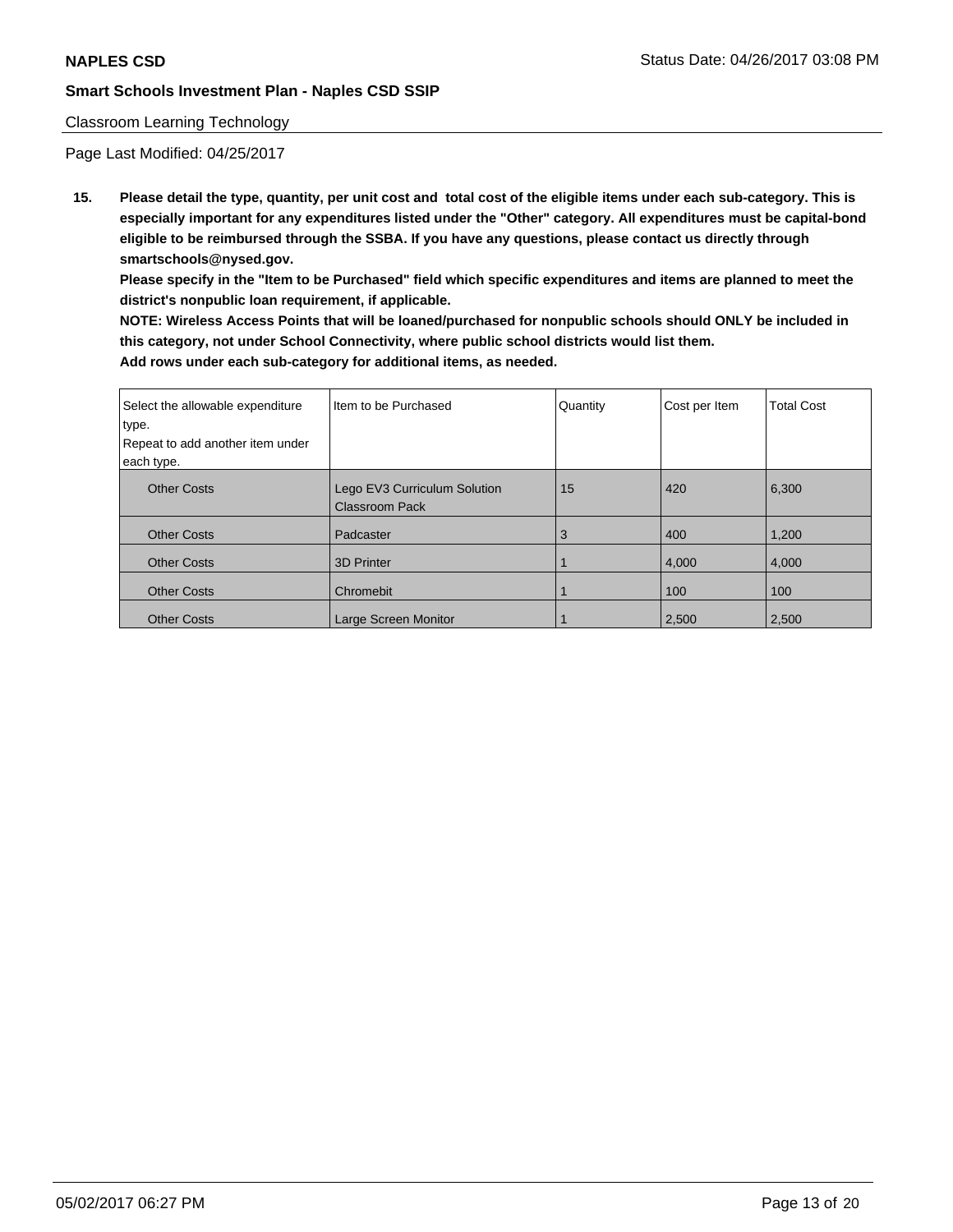#### Pre-Kindergarten Classrooms

Page Last Modified: 04/25/2017

#### **Group 1**

**1. Provide information regarding how and where the district is currently serving pre-kindergarten students and justify the need for additional space with enrollment projections over 3 years.**

(No Response)

- **2. Describe the district's plan to construct, enhance or modernize education facilities to accommodate prekindergarten programs. Such plans must include:**
	- **Specific descriptions of what the district intends to do to each space;**
	- **An affirmation that pre-kindergarten classrooms will contain a minimum of 900 square feet per classroom;**
	- **The number of classrooms involved;**
	- **The approximate construction costs per classroom; and**
	- **Confirmation that the space is district-owned or has a long-term lease that exceeds the probable useful life of the improvements.**

(No Response)

**3. Smart Schools Bond Act funds may only be used for capital construction costs. Describe the type and amount of additional funds that will be required to support ineligible ongoing costs (e.g. instruction, supplies) associated with any additional pre-kindergarten classrooms that the district plans to add.**

(No Response)

**4. All plans and specifications for the erection, repair, enlargement or remodeling of school buildings in any public school district in the State must be reviewed and approved by the Commissioner. Districts that plan capital projects using their Smart Schools Bond Act funds will undergo a Preliminary Review Process by the Office of Facilities Planning.**

**Please indicate on a separate row each project number given to you by the Office of Facilities Planning.**

| Project Number |  |
|----------------|--|
| (No Response)  |  |

**5. If you have made an allocation for Pre-Kindergarten Classrooms, complete this table. Note that the calculated Total at the bottom of the table must equal the Total allocation for this category that you entered in the SSIP Overview overall budget.**

| Totals:                                  | 0              |
|------------------------------------------|----------------|
| Other Costs                              | (No Response)  |
| Enhance/Modernize Educational Facilities | (No Response)  |
| Construct Pre-K Classrooms               | (No Response)  |
|                                          | Sub-Allocation |

**6. Please detail the type, quantity, per unit cost and total cost of the eligible items under each sub-category. This is especially important for any expenditures listed under the "Other" category. All expenditures must be capital-bond eligible to be reimbursed through the SSBA. If you have any questions, please contact us directly through smartschools@nysed.gov.**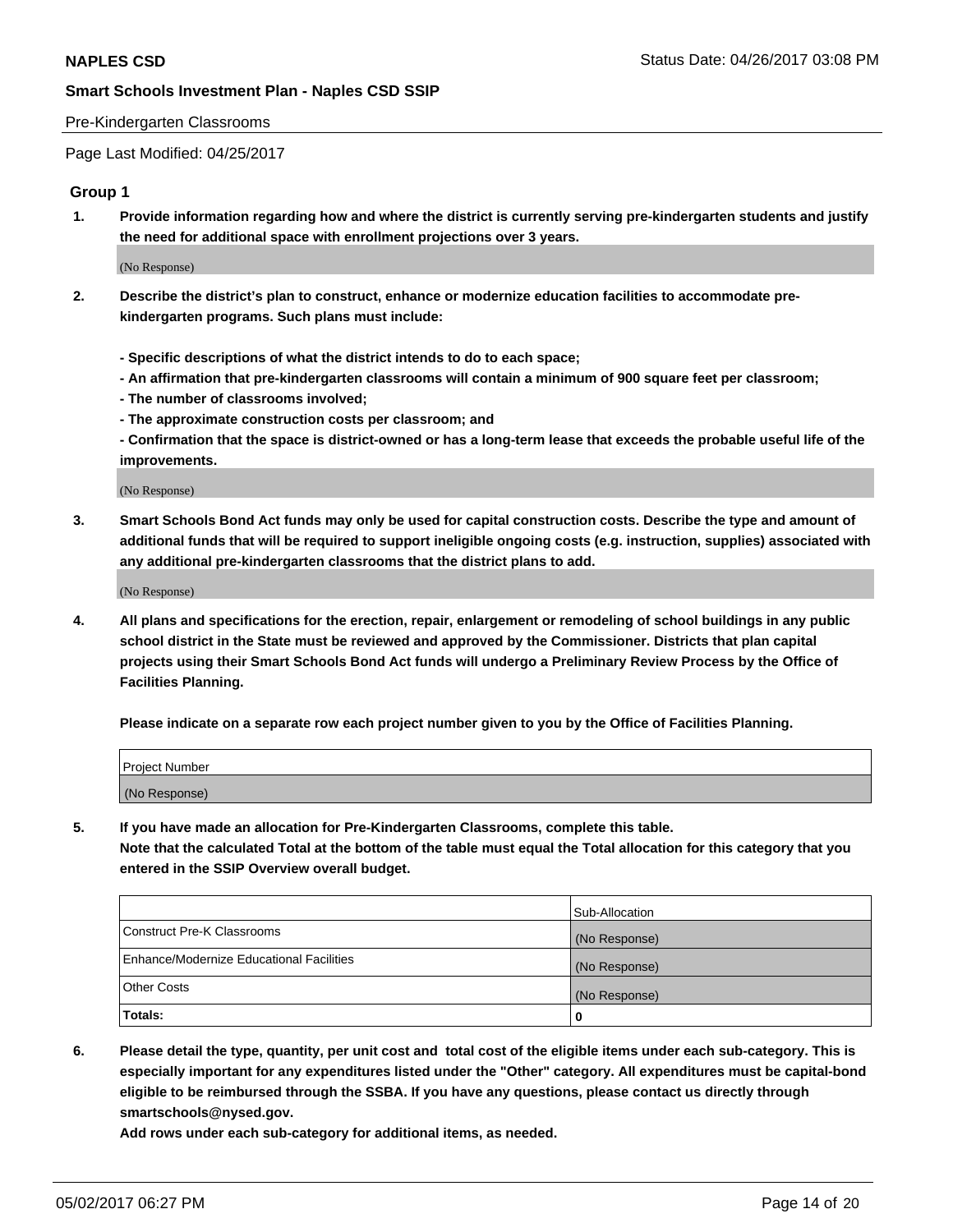# Pre-Kindergarten Classrooms

| Select the allowable expenditure | Item to be purchased | Quantity      | Cost per Item | <b>Total Cost</b> |
|----------------------------------|----------------------|---------------|---------------|-------------------|
| type.                            |                      |               |               |                   |
| Repeat to add another item under |                      |               |               |                   |
| each type.                       |                      |               |               |                   |
| (No Response)                    | (No Response)        | (No Response) | (No Response) | (No Response)     |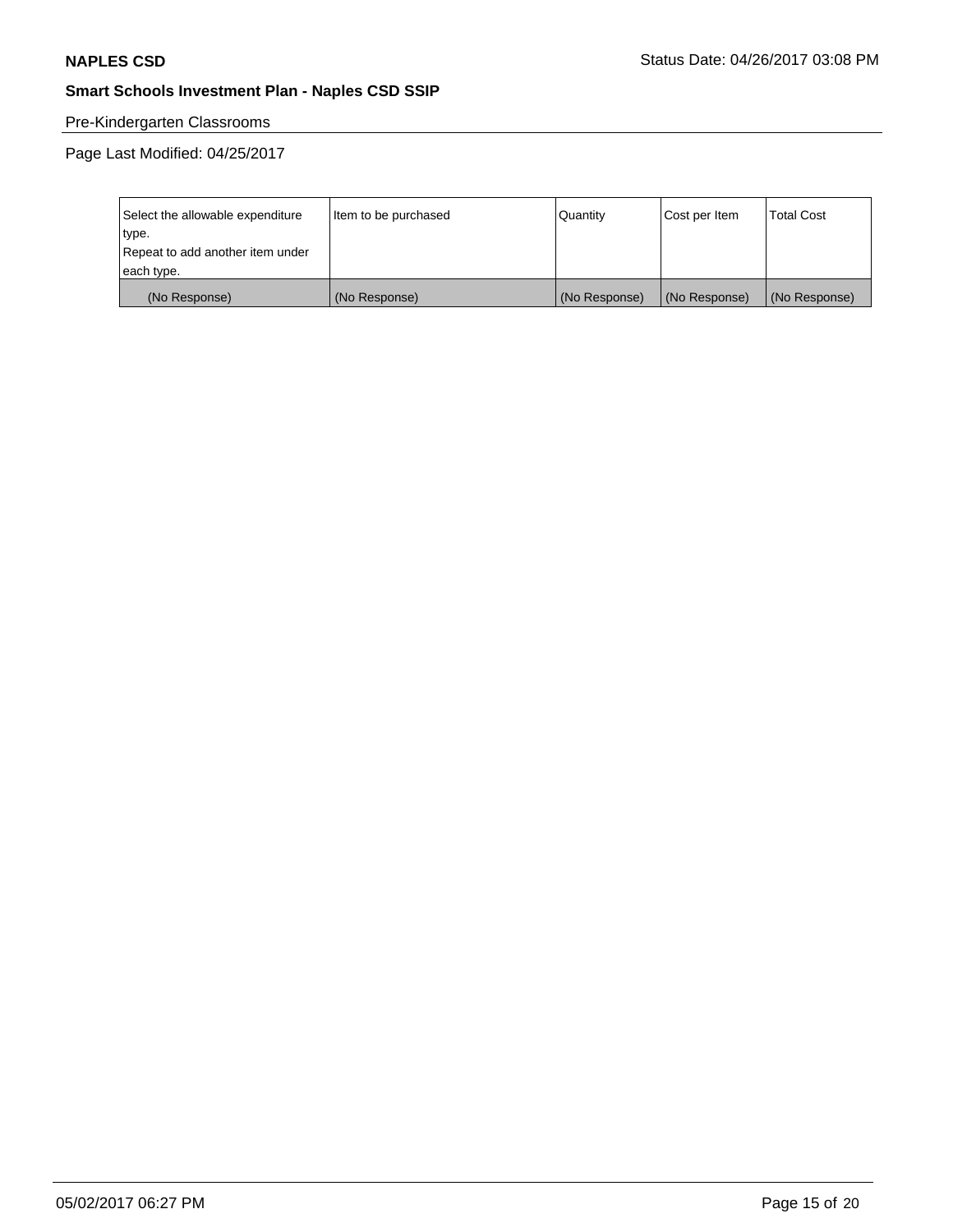Replace Transportable Classrooms

Page Last Modified: 04/25/2017

#### **Group 1**

**1. Describe the district's plan to construct, enhance or modernize education facilities to provide high-quality instructional space by replacing transportable classrooms.**

(No Response)

**2. All plans and specifications for the erection, repair, enlargement or remodeling of school buildings in any public school district in the State must be reviewed and approved by the Commissioner. Districts that plan capital projects using their Smart Schools Bond Act funds will undergo a Preliminary Review Process by the Office of Facilities Planning.**

**Please indicate on a separate row each project number given to you by the Office of Facilities Planning.**

| Project Number |  |
|----------------|--|
| (No Response)  |  |

**3. For large projects that seek to blend Smart Schools Bond Act dollars with other funds, please note that Smart Schools Bond Act funds can be allocated on a pro rata basis depending on the number of new classrooms built that directly replace transportable classroom units.**

**If a district seeks to blend Smart Schools Bond Act dollars with other funds describe below what other funds are being used and what portion of the money will be Smart Schools Bond Act funds.**

(No Response)

**4. If you have made an allocation for Replace Transportable Classrooms, complete this table. Note that the calculated Total at the bottom of the table must equal the Total allocation for this category that you entered in the SSIP Overview overall budget.**

|                                                | Sub-Allocation |
|------------------------------------------------|----------------|
| Construct New Instructional Space              | (No Response)  |
| Enhance/Modernize Existing Instructional Space | (No Response)  |
| Other Costs                                    | (No Response)  |
| Totals:                                        | $\Omega$       |

**5. Please detail the type, quantity, per unit cost and total cost of the eligible items under each sub-category. This is especially important for any expenditures listed under the "Other" category. All expenditures must be capital-bond eligible to be reimbursed through the SSBA. If you have any questions, please contact us directly through smartschools@nysed.gov.**

| Select the allowable expenditure | Item to be purchased | Quantity      | Cost per Item | <b>Total Cost</b> |
|----------------------------------|----------------------|---------------|---------------|-------------------|
| type.                            |                      |               |               |                   |
| Repeat to add another item under |                      |               |               |                   |
| each type.                       |                      |               |               |                   |
| (No Response)                    | (No Response)        | (No Response) | (No Response) | (No Response)     |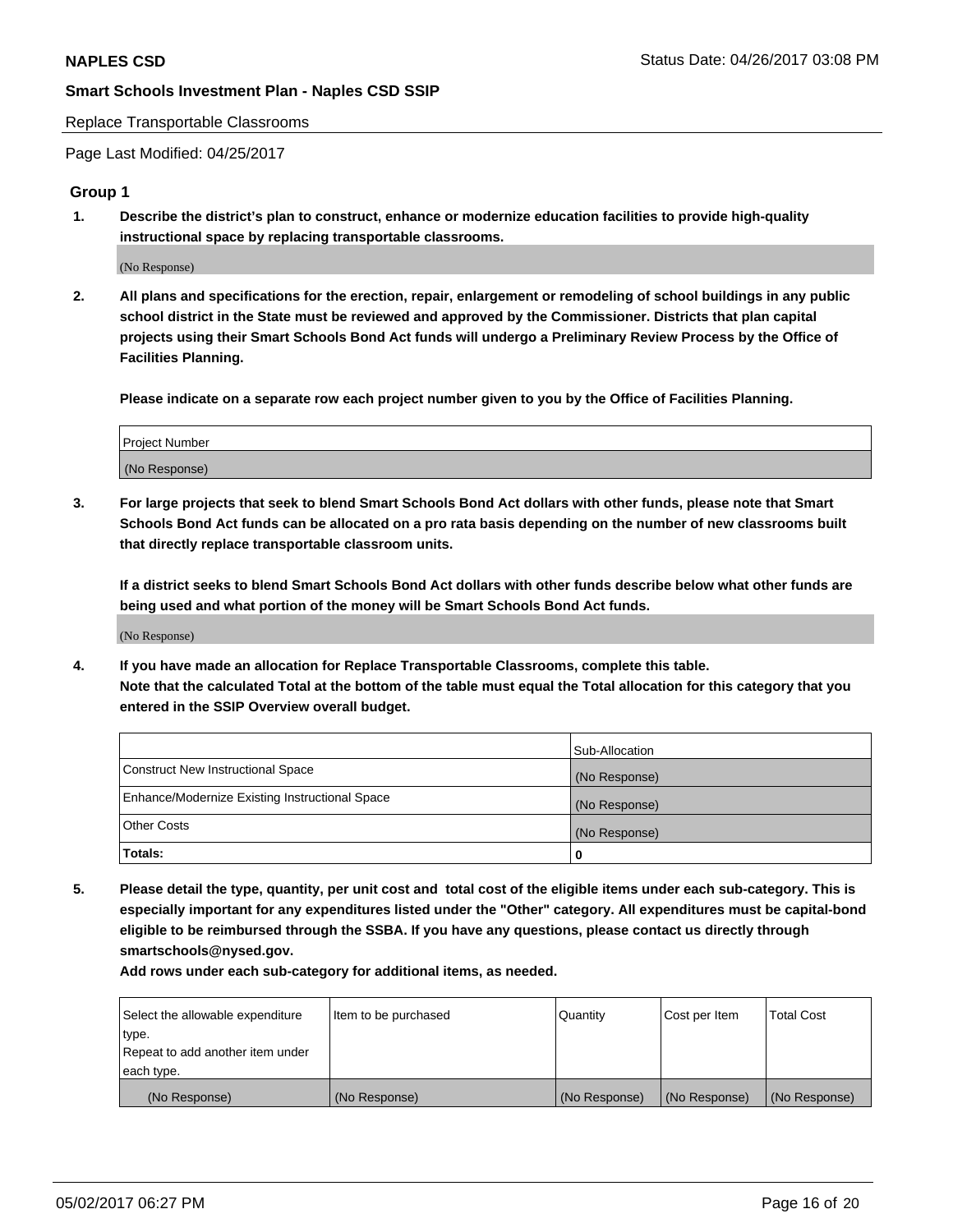#### High-Tech Security Features

Page Last Modified: 04/25/2017

#### **Group 1**

**1. Describe how you intend to use Smart Schools Bond Act funds to install high-tech security features in school buildings and on school campuses.**

The District plans to replace the existing network video server and replace it with one in the Elementary School and one in the High School. It has reached its end of life and is inadequate for the storage needed for the higher resolution video cameras that will be replacing our current lower resolution video cameras. We will be investing in new higher resolution video cameras to saturate the District and eliminate current blind spots and other areas of security concern. We will also invest in a lockdown feature for both the Elementary School and the High School. We plan to extend the access control keyless entry system to accommodate additional entry points that are required for the lockdown system to secure the building exterior. Finally, we want to invest in the extension of the existing intrusion system by including additional door contact (notification if doors are open) to accommodate the lockdown system to secure the perimeter of the building.

**2. All plans and specifications for the erection, repair, enlargement or remodeling of school buildings in any public school district in the State must be reviewed and approved by the Commissioner. Districts that plan capital projects using their Smart Schools Bond Act funds will undergo a Preliminary Review Process by the Office of Facilities Planning.** 

**Please indicate on a separate row each project number given to you by the Office of Facilities Planning.**

| Project Number        |  |
|-----------------------|--|
| 43-12-01-04-7-999-001 |  |

- **3. Was your project deemed eligible for streamlined Review?**
	- □ Yes
	- $\boxtimes$  No
- **4. Include the name and license number of the architect or engineer of record.**

| Name             | l License Number |
|------------------|------------------|
| Victor Tomaselli | 17193            |

**5. If you have made an allocation for High-Tech Security Features, complete this table.**

**Note that the calculated Total at the bottom of the table must equal the Total allocation for this category that you entered in the SSIP Overview overall budget.**

|                                                      | Sub-Allocation |
|------------------------------------------------------|----------------|
| Capital-Intensive Security Project (Standard Review) | (No Response)  |
| <b>Electronic Security System</b>                    | 234,000        |
| <b>Entry Control System</b>                          | 45,500         |
| Approved Door Hardening Project                      | (No Response)  |
| <b>Other Costs</b>                                   | (No Response)  |
| Totals:                                              | 279,500        |

**6. Please detail the type, quantity, per unit cost and total cost of the eligible items under each sub-category. This is especially important for any expenditures listed under the "Other" category. All expenditures must be capital-bond eligible to be reimbursed through the SSBA. If you have any questions, please contact us directly through smartschools@nysed.gov.**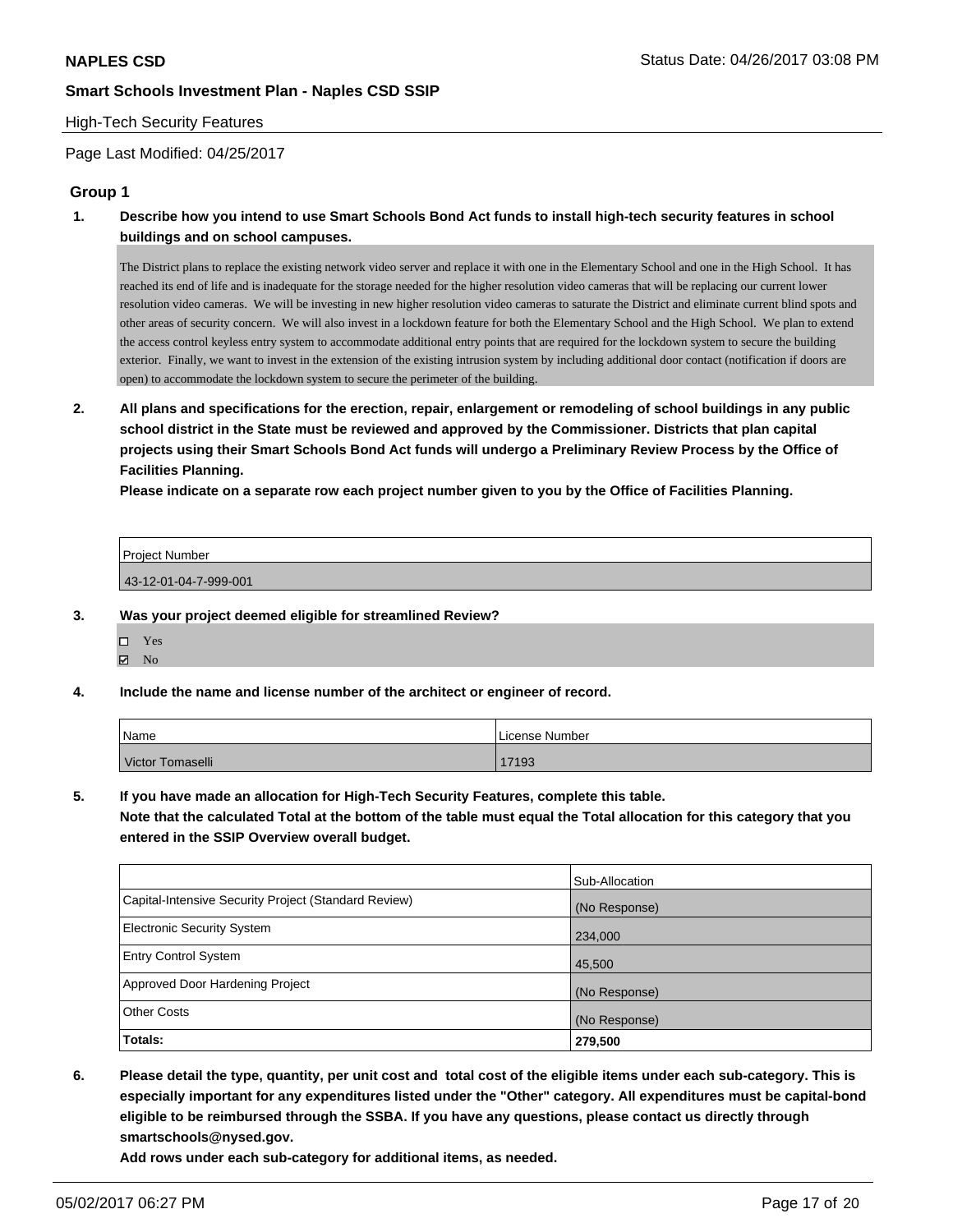# High-Tech Security Features

| Select the allowable expenditure<br>type.<br>Repeat to add another item under<br>each type. | Item to be purchased                                  | Quantity       | Cost per Item | <b>Total Cost</b> |
|---------------------------------------------------------------------------------------------|-------------------------------------------------------|----------------|---------------|-------------------|
| <b>Electronic Security System</b>                                                           | Network Video Server                                  | 2              | 12,000        | 24,000            |
| <b>Electronic Security System</b>                                                           | Interior 3MP IP Single Dome Security<br>Camera        | 58             | 1.500         | 87,000            |
| <b>Electronic Security System</b>                                                           | Interior 5MP IP Dome Security Camera                  | 15             | 1,700         | 25,500            |
| <b>Electronic Security System</b>                                                           | <b>Exterior 3MP IP Dome Security</b><br>Camera        | 3              | 2,000         | 6.000             |
| <b>Electronic Security System</b>                                                           | <b>Exterior 16MP Security Camera</b>                  | 3              | 11,500        | 34,500            |
| <b>Electronic Security System</b>                                                           | <b>Exterior 5MP IP Single Bullets</b>                 | 25             | 2,000         | 50,000            |
| <b>Entry Control System</b>                                                                 | <b>Access Controlled Door</b>                         | 14             | 2,500         | 35,000            |
| <b>Electronic Security System</b>                                                           | 48 Port POE Switch                                    | $\overline{7}$ | 1,000         | 7,000             |
| <b>Entry Control System</b>                                                                 | Lockdown Buttons with First<br><b>Responder Cards</b> | $\overline{2}$ | 1,000         | 2,000             |
| <b>Entry Control System</b>                                                                 | <b>Elevator Access Control</b>                        | 1              | 4,500         | 4,500             |
| <b>Entry Control System</b>                                                                 | Fire Alarm Interface for Lockdown                     | 2              | 1,000         | 2,000             |
| <b>Entry Control System</b>                                                                 | Audio/Video Intercomm at Receiving<br>Door            | 1              | 2,000         | 2,000             |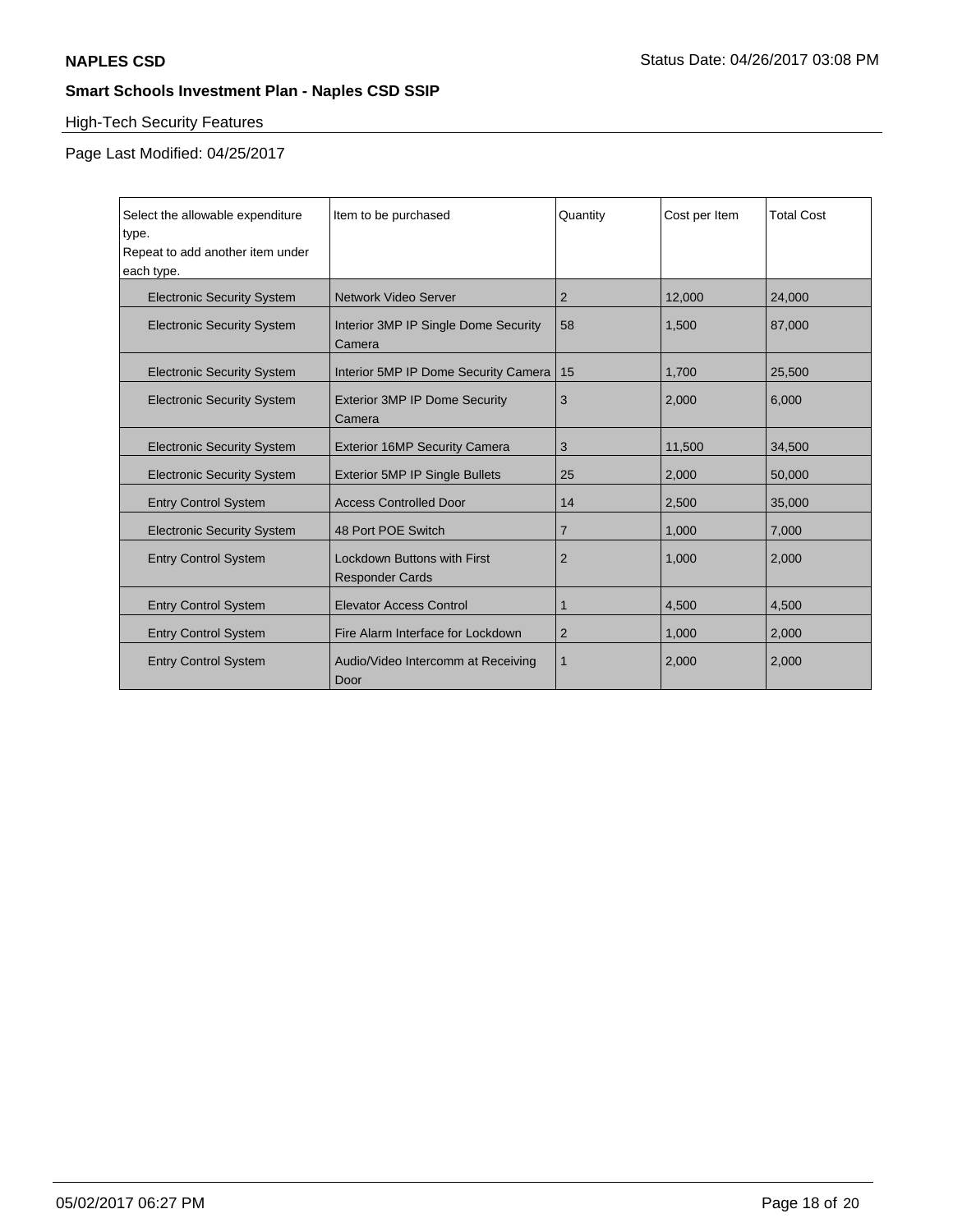Report